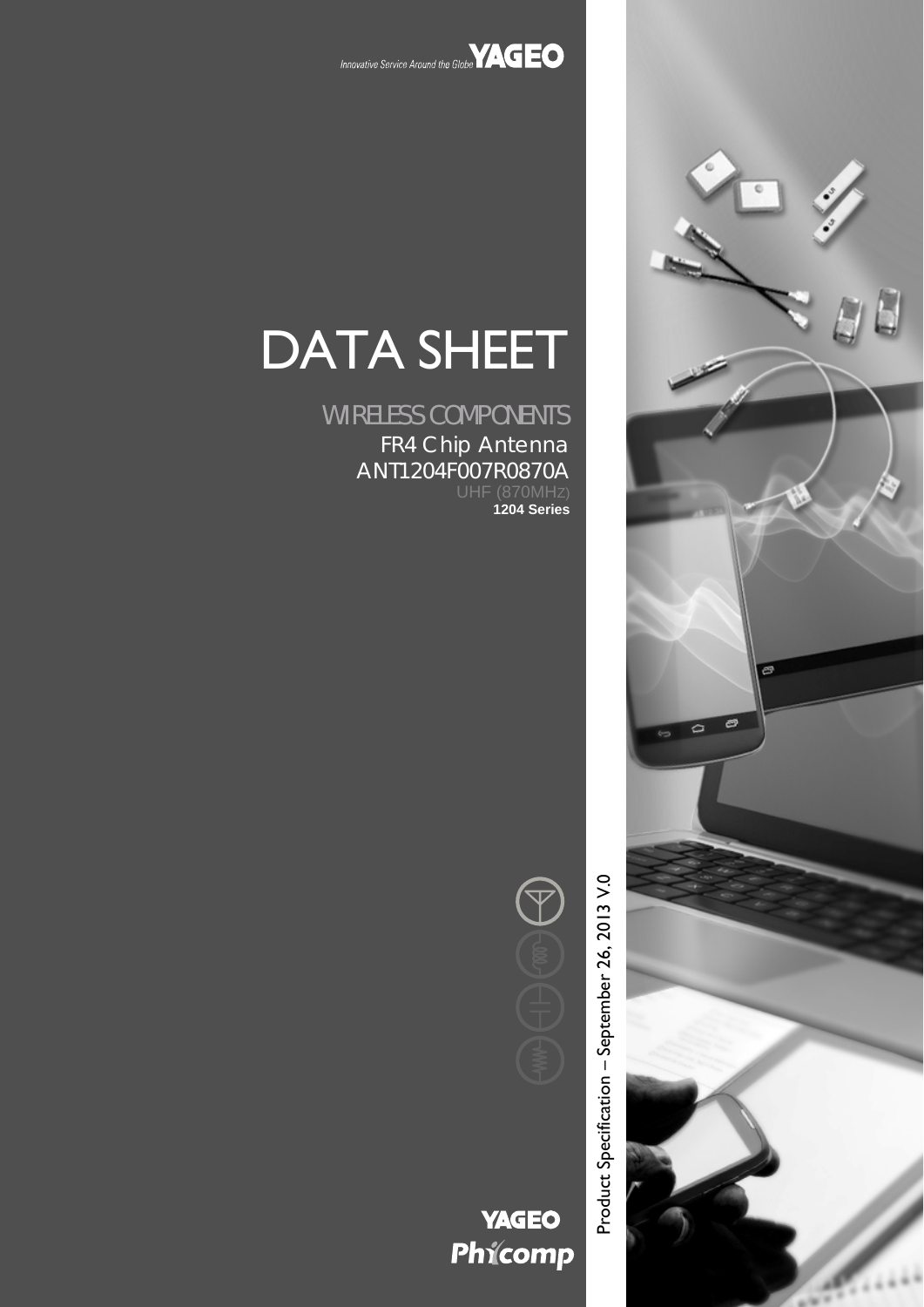# **YAGEO Phicomp**

WIRELESS COMPONENTS

Chip Antenna | 1204 Series

2  $\overline{2}$ 

Product specification

#### FEATURES

- Compact size
- Omni-directional Radiation
- Tape & reel automatic mounting
- Reflow process compatible
- RoHS compliant

#### **APPLICATIONS**

- Smart meter
- Industrial remote control

#### ORDERING INFORMATION

All part numbers are identified by the series, packing type, material, size, antenna type, working frequency and packing quantity.

#### **PART NUMBER**

**ANT 1204 F 007 R 0870 A** (1) (2) (3) (4) (5) (6)

#### (1) PRODUCT

ANT = Antenna

#### (2) SIZE

 $1204 = 12 \times 4$  mm

#### (3) ANTENNA TYPE

L, F, A=Chip antenna

#### (4) SERIAL NO.

007

#### (5) PACKING STYLE

 $R =$ Tape and Reel

#### (6) WORKING FREQUENCY

0870 = UHF 870MHz

#### PHYCOMP CTC

CAN4311059070871K

#### 12NC

431105907087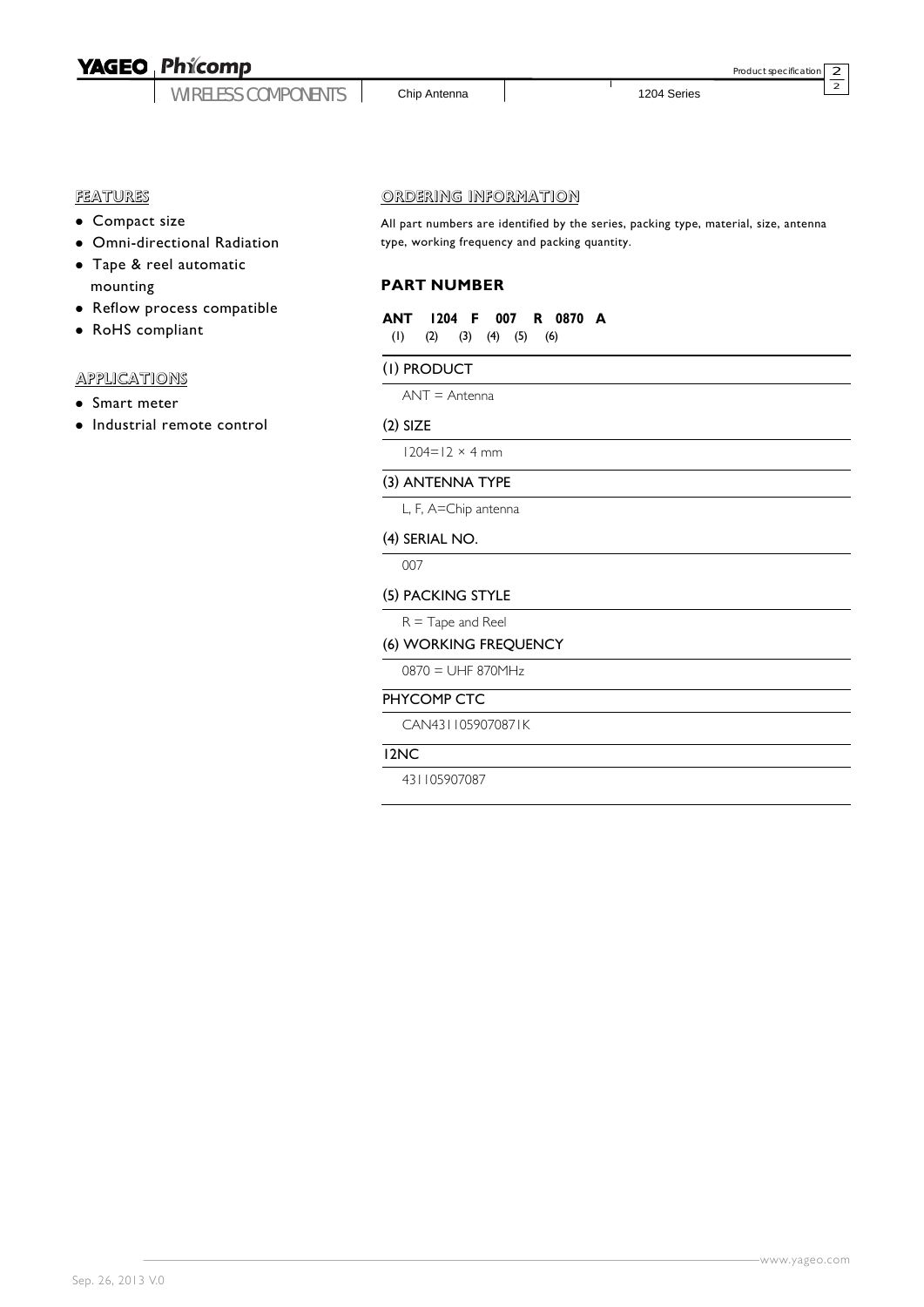| <b>YAGEO Phicomp</b>       |  |              | Product specification |  |  |
|----------------------------|--|--------------|-----------------------|--|--|
| <b>WIRELESS COMPONENTS</b> |  | Chip Antenna | 1204 Series           |  |  |

| Table I                       |                                             |
|-------------------------------|---------------------------------------------|
| <b>DESCRIPTION</b>            | <b>VALUE</b>                                |
| Centre Frequency              | 870MHz                                      |
| <b>Bandwidth</b>              | 30 MHz (Typ.)                               |
| Return Loss                   | 10 dB min                                   |
| Polarization                  | Linear                                      |
| Azimuth Beamwidth             | Omni-directional                            |
| Peak Gain                     | 1.67 dBi (Typ.)                             |
| Impedance                     | $50\Omega$                                  |
| <b>Operating Temperature</b>  | $-40 - 85$ °C                               |
| <b>Maximum Power</b>          | 1 W                                         |
| Termination                   | Cu / Au (Environmentally-Friendly Leadless) |
| Resistance to Soldering Heats | 260°C / 10 sec                              |

#### **NOTE**

The specification is defined on Yageo evaluation board

#### DIMENSION

| S | Table 2 Machinical Dimension |
|---|------------------------------|
|   |                              |

|          | <b>DIMENSION</b> |
|----------|------------------|
| $L$ (mm) | $12.20 + 0.20$   |
| $W$ (mm) | $4.00 \pm 0.20$  |
| $T$ (mm) | $1.60 \pm 0.20$  |

| <b>OUTLINES</b> |  |  |
|-----------------|--|--|
|                 |  |  |



S1 S2 3 3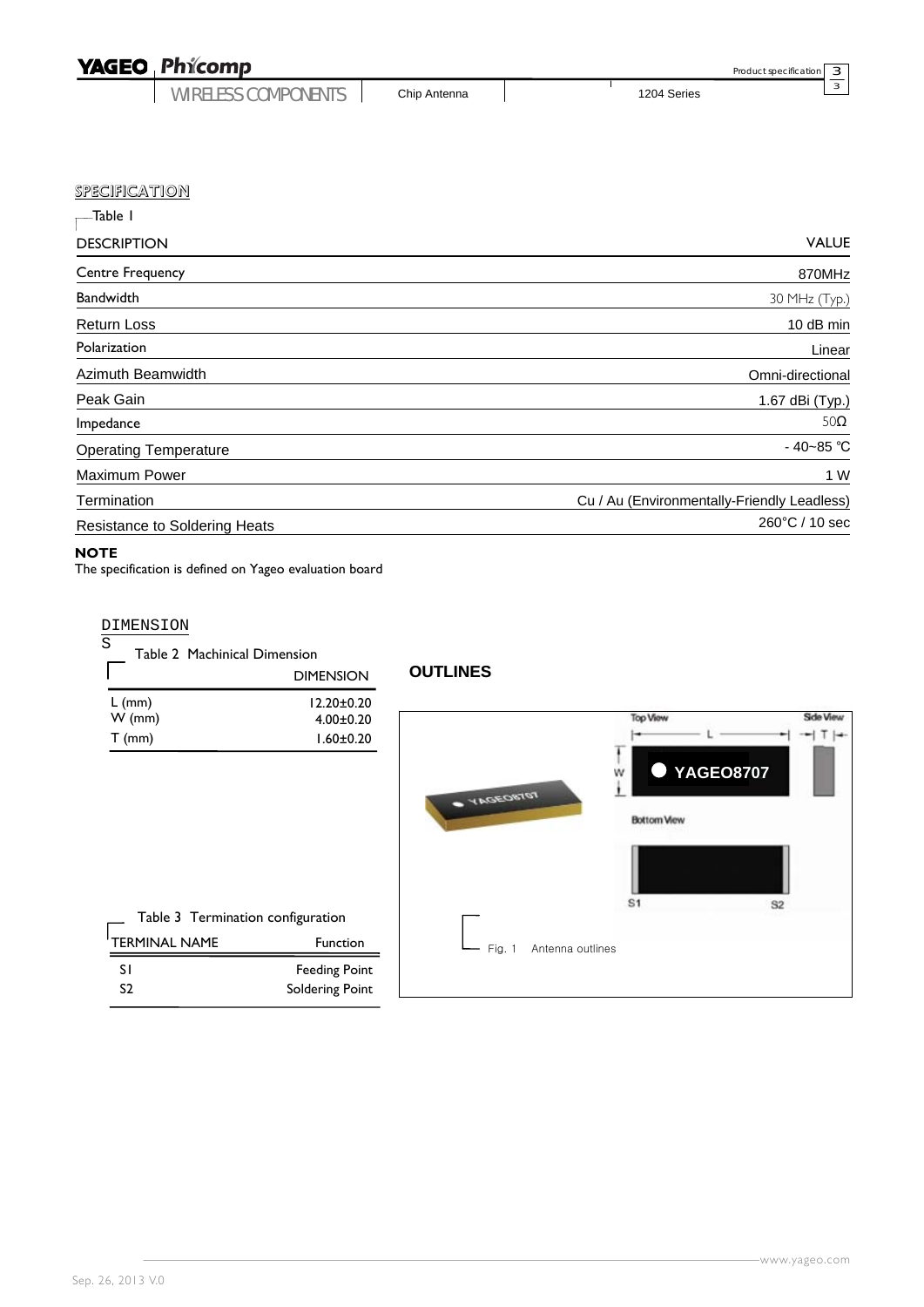| <b>YAGEO Phicomp</b>       |              | Product specification 4 |  |
|----------------------------|--------------|-------------------------|--|
| <b>WIRELESS COMPONENTS</b> | Chip Antenna | 1204 Series             |  |

### REFERENCE DESIGN OF EVALUATION BOARD

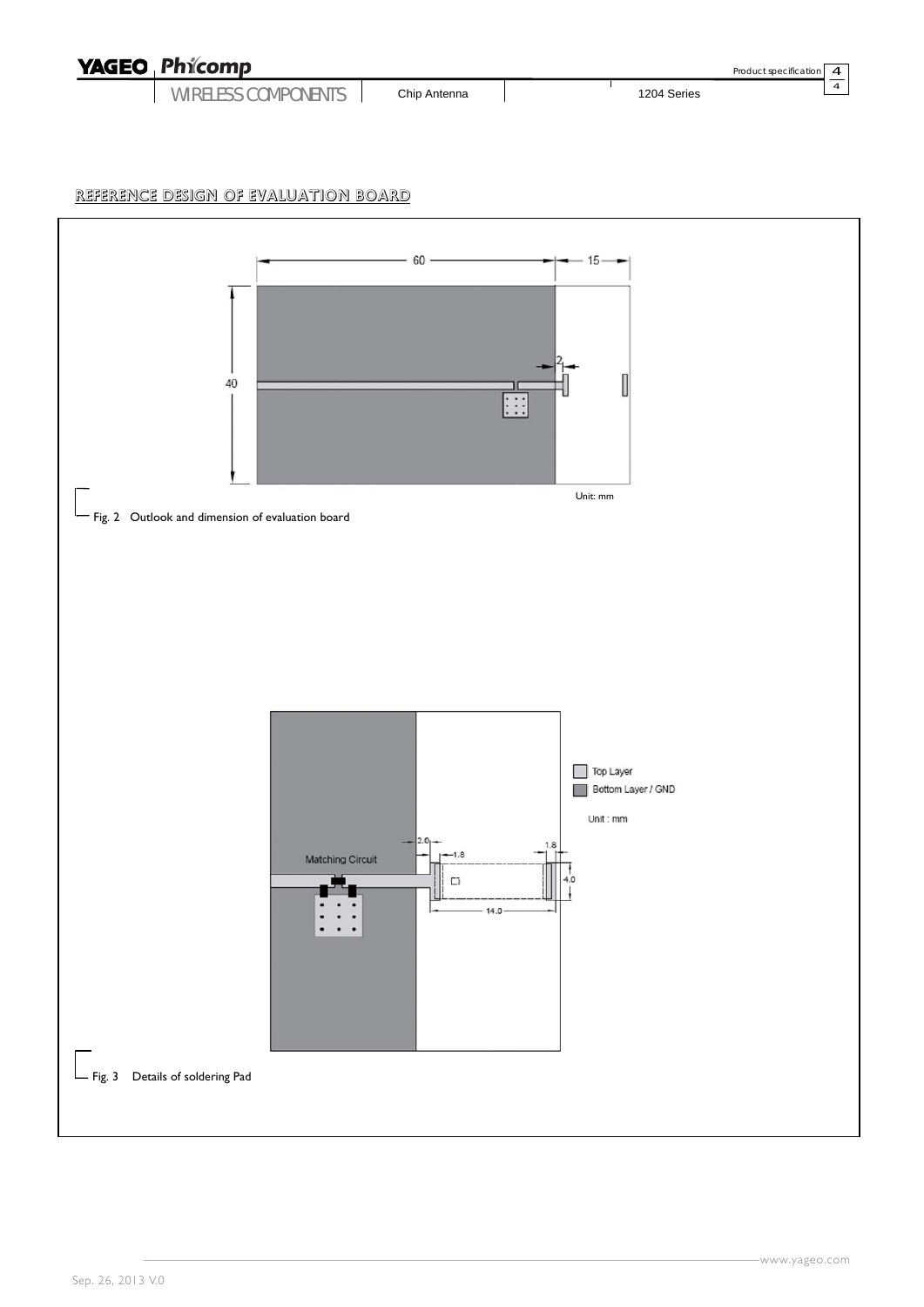## **YAGEO Phicomp**

WIRELESS COMPONENTS

Chip Antenna 1204 Series

Product specification

5 5

## <u>electrlcal performance</u>